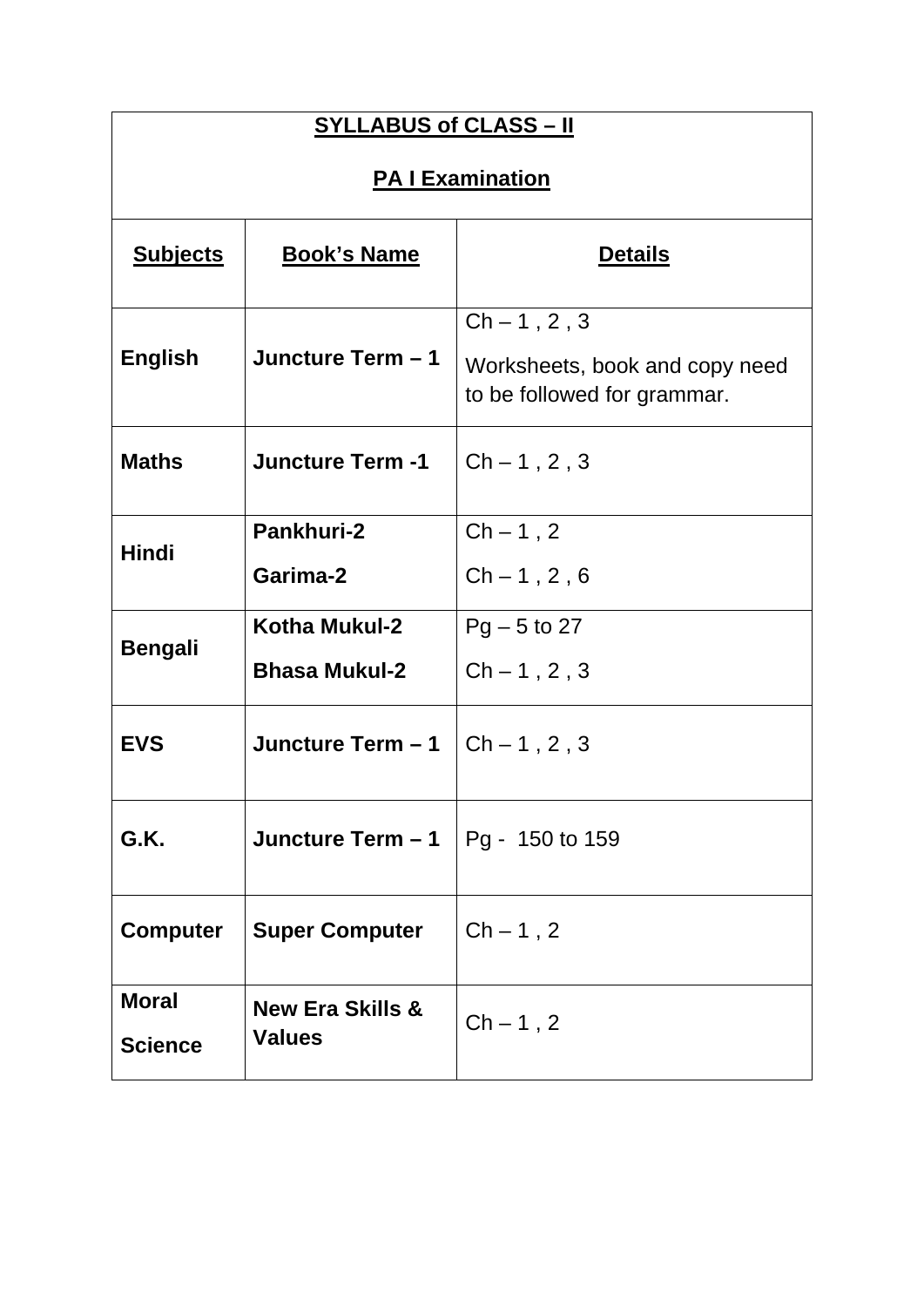| <b>SYLLABUS of CLASS – II</b>                         |                                              |                                      |  |
|-------------------------------------------------------|----------------------------------------------|--------------------------------------|--|
| <b>Half Yearly Examination</b>                        |                                              |                                      |  |
| <b>Subjects</b>                                       | <b>Book's Name</b><br><b>Details</b>         |                                      |  |
| <b>English</b>                                        | Juncture Term - 1<br><b>Juncture Term -2</b> | $Ch-4.5$<br>$Ch - 6, 7$              |  |
| <b>Maths</b>                                          | <b>Juncture Term -2</b>                      | $Ch - 4, 5, 6$                       |  |
|                                                       | <b>Pankhuri-2</b>                            | $Ch - 5, 6, 7, 8, 9$                 |  |
| <b>Hindi</b>                                          | Garima-2                                     | $Ch-3, 5, 8, 11, 13$                 |  |
|                                                       | Kotha Mukul-2                                | $Pg - 28$ to 52                      |  |
| <b>Bengali</b>                                        | <b>Bhasa Mukul-2</b>                         | $Ch - 4, 5, 6$                       |  |
|                                                       | Juncture Term - 1                            | $Ch-4, 5$                            |  |
| <b>EVS</b>                                            | Juncture Term - 2                            | $Ch - 6$ , 7                         |  |
|                                                       | Juncture Term - 1                            | Pg - 162 to 164                      |  |
| G.K.                                                  | Juncture Term - 2                            | Pg - 150 to 157                      |  |
| <b>Super Computer</b><br><b>Computer</b><br>21 to 25) |                                              | Ch $-3$ , 4, Test Paper $-1$ (Pg $-$ |  |
| <b>Moral</b><br><b>Science</b>                        | <b>New Era Skills &amp;</b><br><b>Values</b> | $Ch-3, 4$                            |  |

**Some portion will be added from PA I syllabus.**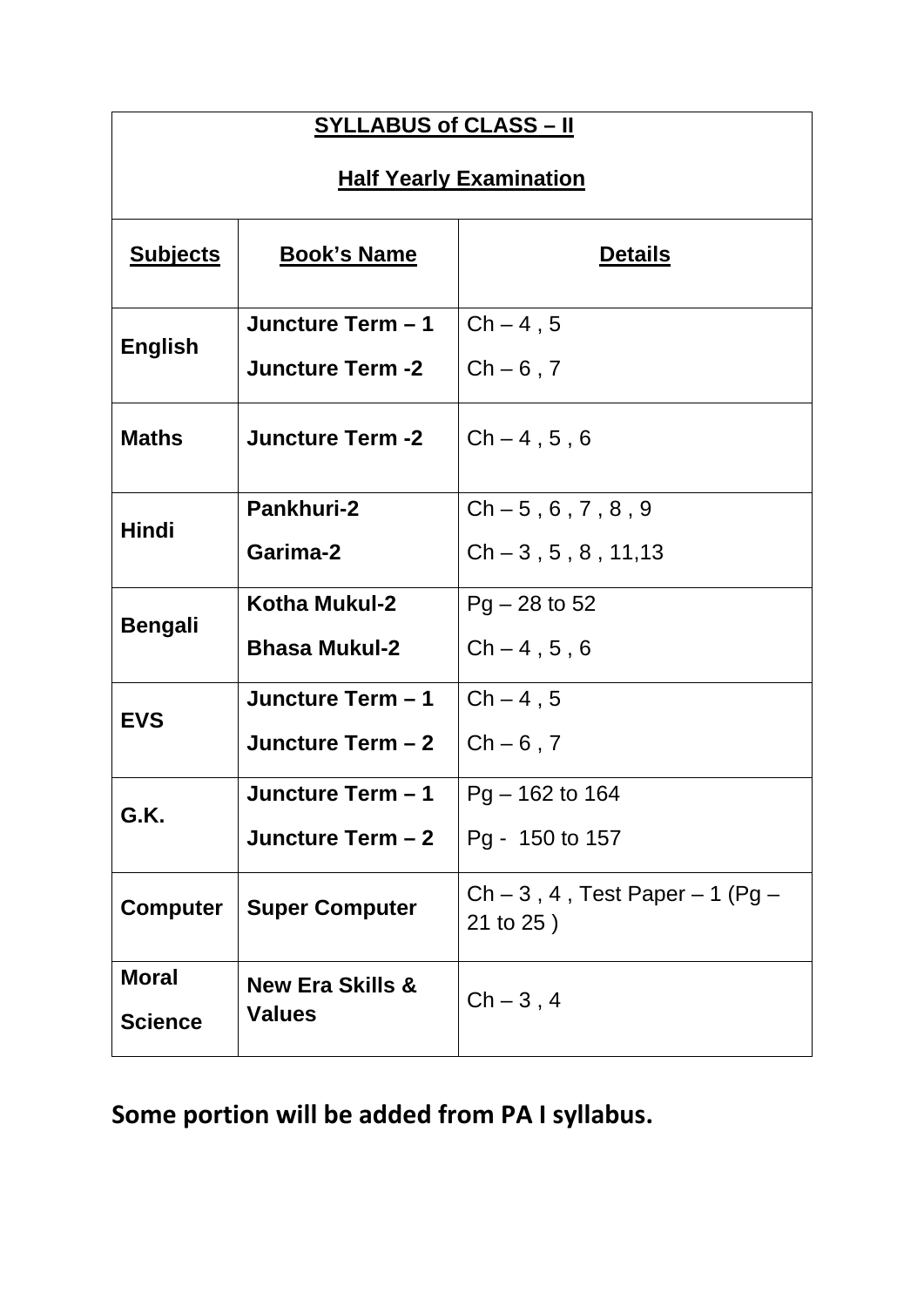| <b>SYLLABUS of CLASS - II</b>                      |                                              |                         |  |
|----------------------------------------------------|----------------------------------------------|-------------------------|--|
| <b>PA II Examination</b>                           |                                              |                         |  |
| <b>Subjects</b>                                    | <b>Book's Name</b>                           | <b>Details</b>          |  |
| <b>English</b>                                     | Juncture Term $-2$ $ Ch-8, 9, 10$            |                         |  |
|                                                    | Juncture Term $-2$ $ $ Ch $-7$               |                         |  |
| <b>Maths</b>                                       | Juncture Term $-3$   Ch - 8                  |                         |  |
|                                                    | Pankhuri-2                                   | Text – $Ch - 3$ , 4     |  |
| <b>Hindi</b>                                       | Garima-2                                     | Grammar $-$ Ch $-$ 4, 7 |  |
|                                                    | Kotha Mukul-2                                | Text – $Pg - 53$ to 65  |  |
| <b>Bengali</b>                                     | <b>Bhasa Mukul-2</b>                         | Grammar – $Ch - 7$ , 8  |  |
| <b>EVS</b>                                         | Juncture Term $-2$ $ Ch - 8$ , 9             |                         |  |
|                                                    | Juncture Term $-3$ $ $ Ch - 10               |                         |  |
| <b>Juncture Term – 2</b>   Pg – 158 to 162<br>G.K. |                                              |                         |  |
| <b>Computer</b><br><b>Super Computer</b>           |                                              | $Ch - 5$                |  |
| <b>Moral</b><br><b>Science</b>                     | <b>New Era Skills &amp;</b><br><b>Values</b> | $Ch - 5, 6$             |  |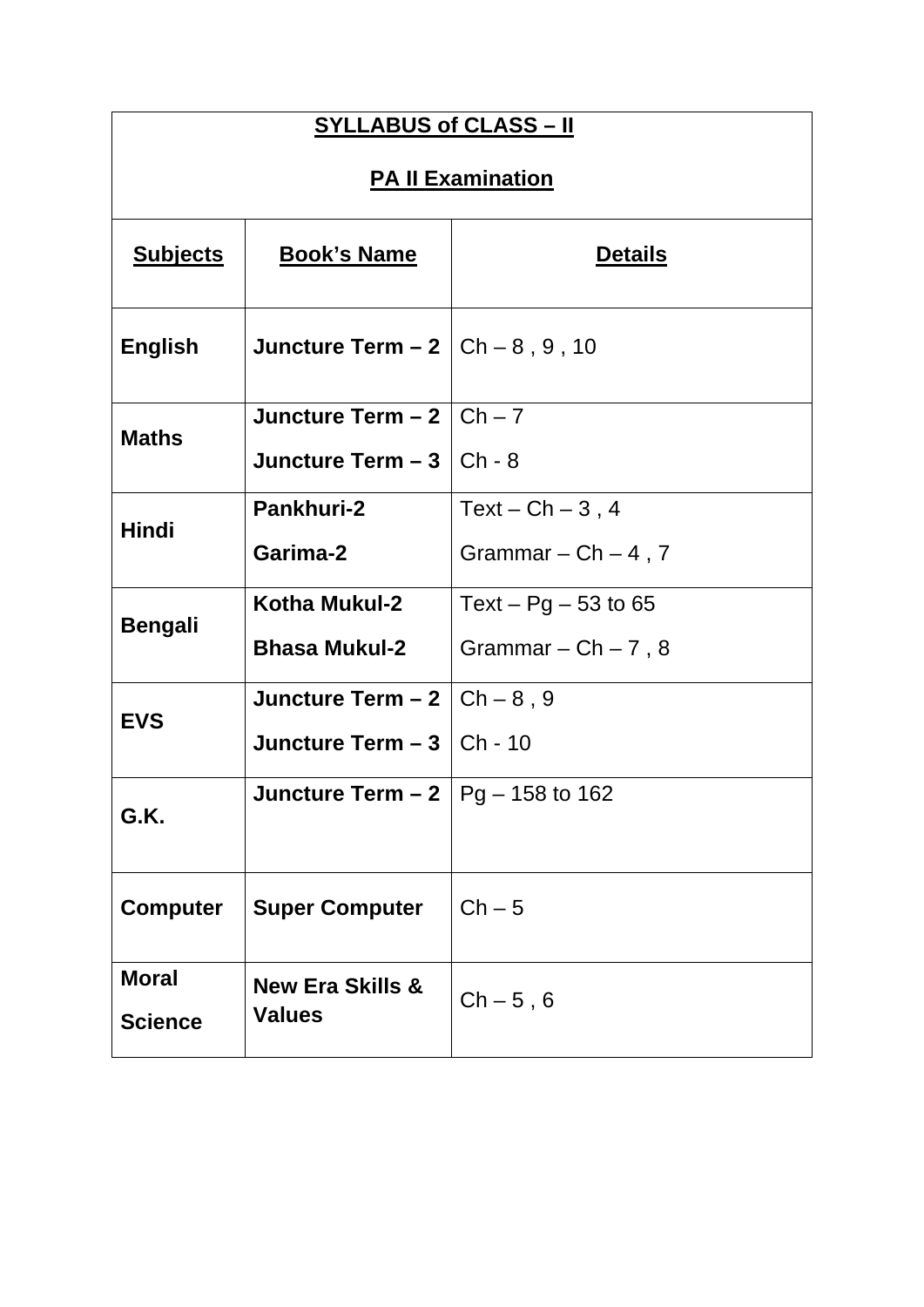| <b>SYLLABUS of CLASS - II</b>  |                                              |                                                    |  |
|--------------------------------|----------------------------------------------|----------------------------------------------------|--|
| <b>Yearly Examination</b>      |                                              |                                                    |  |
| <b>Subjects</b>                | <b>Book's Name</b>                           | <b>Details</b>                                     |  |
| English                        | Juncture Term - 3                            | $Ch - 11$ , 12, 13, 14                             |  |
| <b>Maths</b>                   | <b>Juncture Term -3</b>                      | $Ch - 9, 10, 11, 12$                               |  |
|                                | Pankhuri-2                                   | $Ch - 10$ , 11, 12, 13, 14, 15                     |  |
| Hindi                          | Garima-2                                     | $Ch - 9$ , 10, 12, 14, 15                          |  |
| <b>Bengali</b>                 | Kotha Mukul-2                                | $Pg - 66$ to 86                                    |  |
|                                | <b>Bhasa Mukul-2</b>                         | $Ch - 9, 10, 11, 12$                               |  |
| <b>EVS</b>                     | Juncture Term - 3                            | $Ch - 11$ , 12, 13, 14                             |  |
| G.K.                           | Juncture Term - 3                            | Pg - 146 to 160                                    |  |
| <b>Computer</b>                | <b>Super Computer</b>                        | $Ch - 6$ , 7, Test Paper $- 2$ (Pg-61)<br>to $64)$ |  |
| <b>Moral</b><br><b>Science</b> | <b>New Era Skills &amp;</b><br><b>Values</b> | $Ch - 7, 8$                                        |  |

**Some portion will be added from Term- I syllabus.**